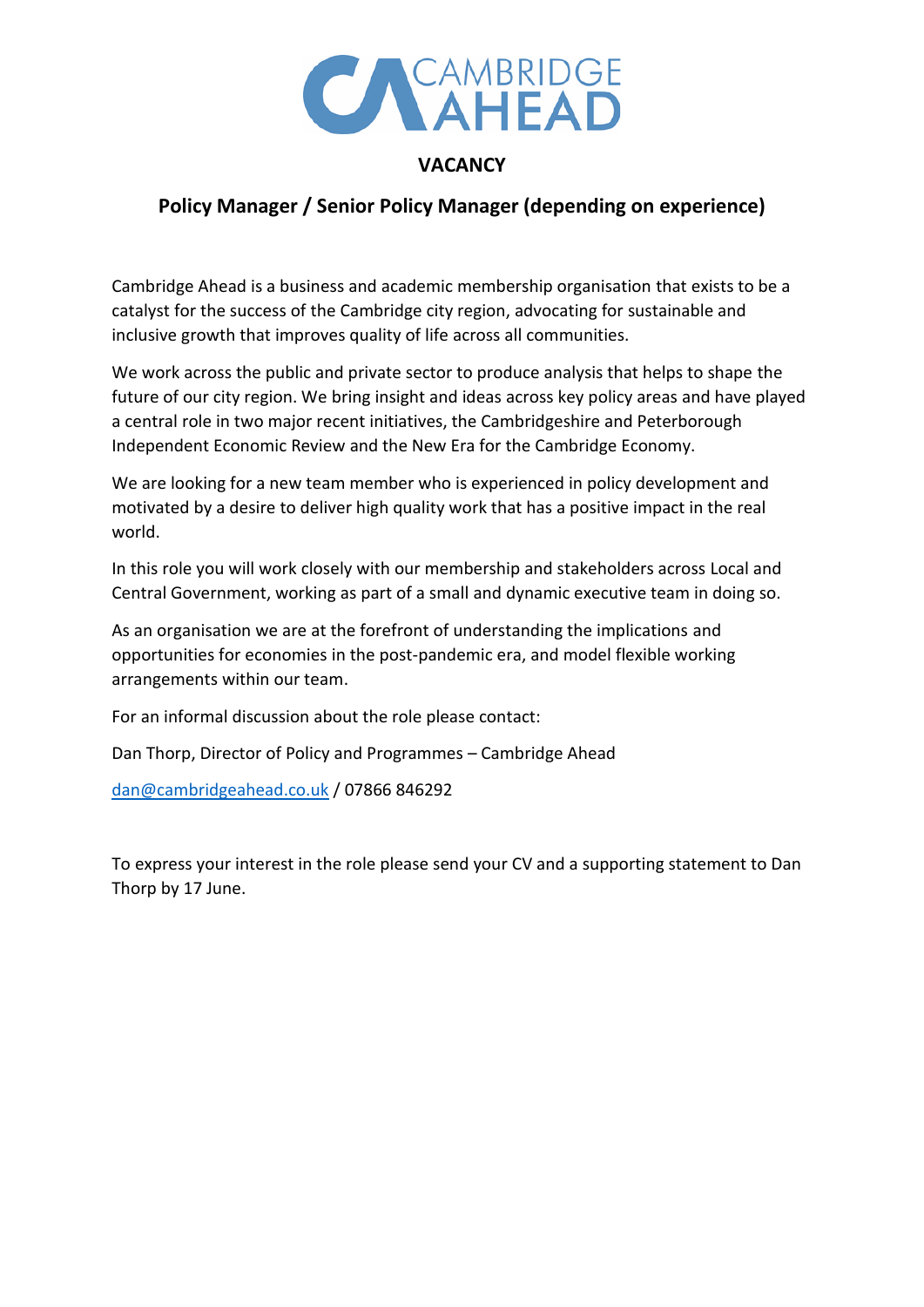

### **Job Description**

| Role:               | Policy Manger / Senior Policy Manager                                  |           |               |
|---------------------|------------------------------------------------------------------------|-----------|---------------|
| Organisation:       | Cambridge Ahead                                                        | Location: | WeWork,       |
|                     |                                                                        |           | Station Road, |
|                     |                                                                        |           | Cambridge     |
| <b>Reports to:</b>  | Director of Policy and Programmes                                      |           |               |
| <b>Employment:</b>  | <b>Full Time</b>                                                       |           |               |
| Salary:             | £40,000 - £46,000 depending on experience                              |           |               |
| <b>Working</b>      | Flexible - currently 2 days per week in the workplace, 3 days per week |           |               |
| <b>Arrangements</b> | working remotely                                                       |           |               |

#### **Purpose:**

To support Cambridge Ahead to be a catalyst for the long-term success of Cambridge by shaping policy development and managing a diverse programme of work.

The Senior Policy Manager will undertake research and analysis into a wide variety of issues and agendas, contributing to the development of policy proposals that will enable sustainable growth and enhance quality of life across the Cambridge area. The role will also provide direction to the Cambridge Ahead programme of activity, working with stakeholders from Business, Academia, and Government to deliver projects that achieve change.

The role will involve a high degree of active engagement across the Cambridge Ahead membership, the wider business community in Cambridge, and other organisations.

#### **Main Duties and Responsibilities:**

- Undertaking research and applying critical analysis to a variety of topics to inform our work programme
- Drafting and developing innovative policy proposals in response to the complex challenges facing Cambridge
- Producing responses to statutory consultations and submissions to Government
- Managing a programme of activity and leading on specific projects as necessary
- Engaging with a wide range of stakeholders to understand and respond to the needs of the Cambridge economy
- Depending on experience, responsibility for leading the development of specific policy areas and representing Cambridge Ahead with external stakeholders on these
- Depending on experience, line management of the Policy Officer, and policy-based internships and academic placements
- Some secretariat support to high-level stakeholder groups and committees

#### **Skills and Attributes:**

- Excellent communication skills, both written and verbal
- The ability to influence and provide credible presentations with gravitas
- A solid understanding of, or commitment to learn about, local growth policy
- Ability to analyse and interpret complex information
- Strong organisational skills